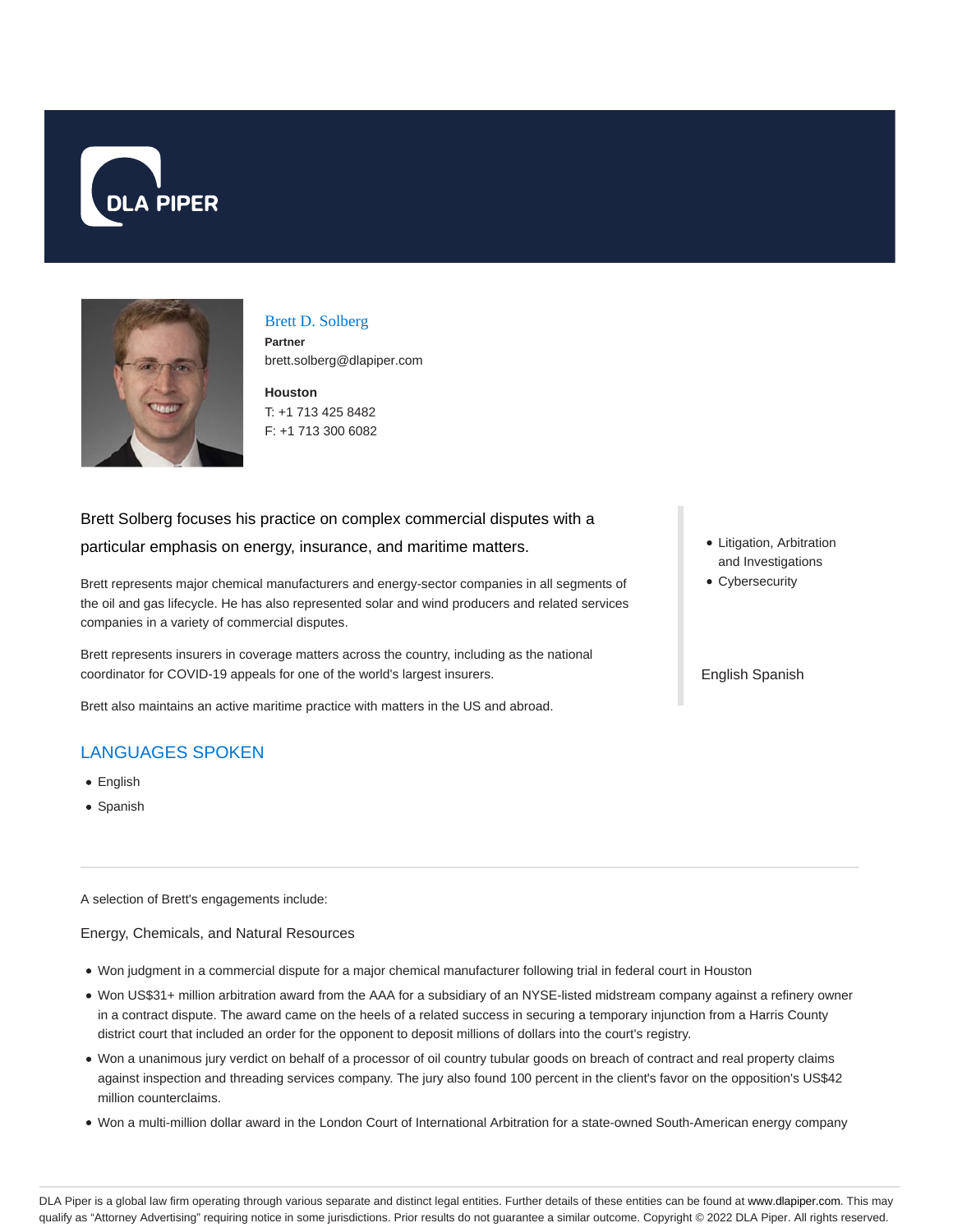in a breach of contract matter. With counsel in Curacao, also successfully defended a related action seeking to remove the client's directors from a joint venture company

- Represented major chemical manufacturer at trial in breach-of-contract and tort claims related to vendor's provision of faulty equipment and failure to provide intellectual property
- Defended state-owned Latin American energy company against wrongful death and personal injury from an explosion at a gas processing facility involving more than 60 plaintiffs with advice on related insurance issues
- In conjunction with DLA offices in Amsterdam, Beijing, Singapore and Mexico City, advised a Mexican energy company in successfully resolving a bet-the-company situation resulting from the bankruptcy of the client's key supplier and the resulting inability to fulfill a key contract
- Represented state-owned Latin American energy company in its US\$400 million claims, two successful appeals, and related matters in Spain against a Spanish manufacturer for a defective product that caused the failure of a freestanding hybrid riser system in the Gulf of Mexico
- Represented a state-owned Latin American energy company in US\$300 million litigation in Federal Court in Texas seeking recovery for damages resulting from theft of hydrocarbons and related appeal. Obtained multi-million dollar judgments and settlements
- Defended a South American energy company in federal court in Texas in breach of contract and negligence claims brought by a competitor
- Represented Canadian oil and gas producer in dispute over terms of a purchase and sale agreement for oil and gas assets
- Represented US-based oil and gas producer in appeal from judgment in a well blow-out case
- Represented a FTSE-listed global environmental consulting firm in employment matters related to departure of key executives
- Represented private equity portfolio company in AAA arbitration arising from disputes over title to oil and gas assets
- Advised private-equity backed oil-field services firm on various issues related to joint venture disputes

#### Insurance

- Acted as national appellate coordinator for all COVID-19 claims nationwide for one of the world's largest insurers
- Secured dismissal of multiple COVID-19 coverage lawsuits in Indiana, New Jersey, Louisiana, California, and Washington
- Successfully enforced insurance-policy forum-selection clause in Texas Court of Appeals
- Represented excess lines carriers in various coverage disputes

#### Maritime

- Represented private equity firm in maritime claims related to foreclosure of oil tankers involving multiple ship seizures in Panama and the United States. Defeated ship seizures and won US\$12+ million award from London Maritime Arbitration Association
- Represented private-equity-backed chemical manufacturer in maritime claims and insurance coverage issues
- Represented major US-based defense contractor in business-critical maritime matter stemming from ship arrest

#### Financial, Consultancy and Others

- Represented financial institution in a variety of matters, including breach-of-contract, tort, and BSA issues
- Advised a British security consultancy firm on litigation and appeal in a US federal court and in bankruptcy as a judgment creditor
- Successfully defended a global outdoor advertising company against tort claims and secured sanctions against the plaintiff
- Represented a US-based subsidiary of a Turkish manufacturer in a lawsuit to recover damages for stolen inventory
- Advised a US-based subsidiary of a Turkish manufacturer on potential litigation issues related to construction of major US-based manufacturing facility
- Represented top-ranked equestrian in commercial dispute arising from sale of premium show-jumper
- Represented Chinese manufacturer in large collections action in a US federal court
- Obtained dismissal on lack of personal jurisdiction in Texas for private equity fund manager whose funds invested in numerous properties in Texas and whose employees frequently travel to Texas
- Obtained voluntary dismissal of tortious interference suit against a private equity client and its portfolio member, a leading off-airport